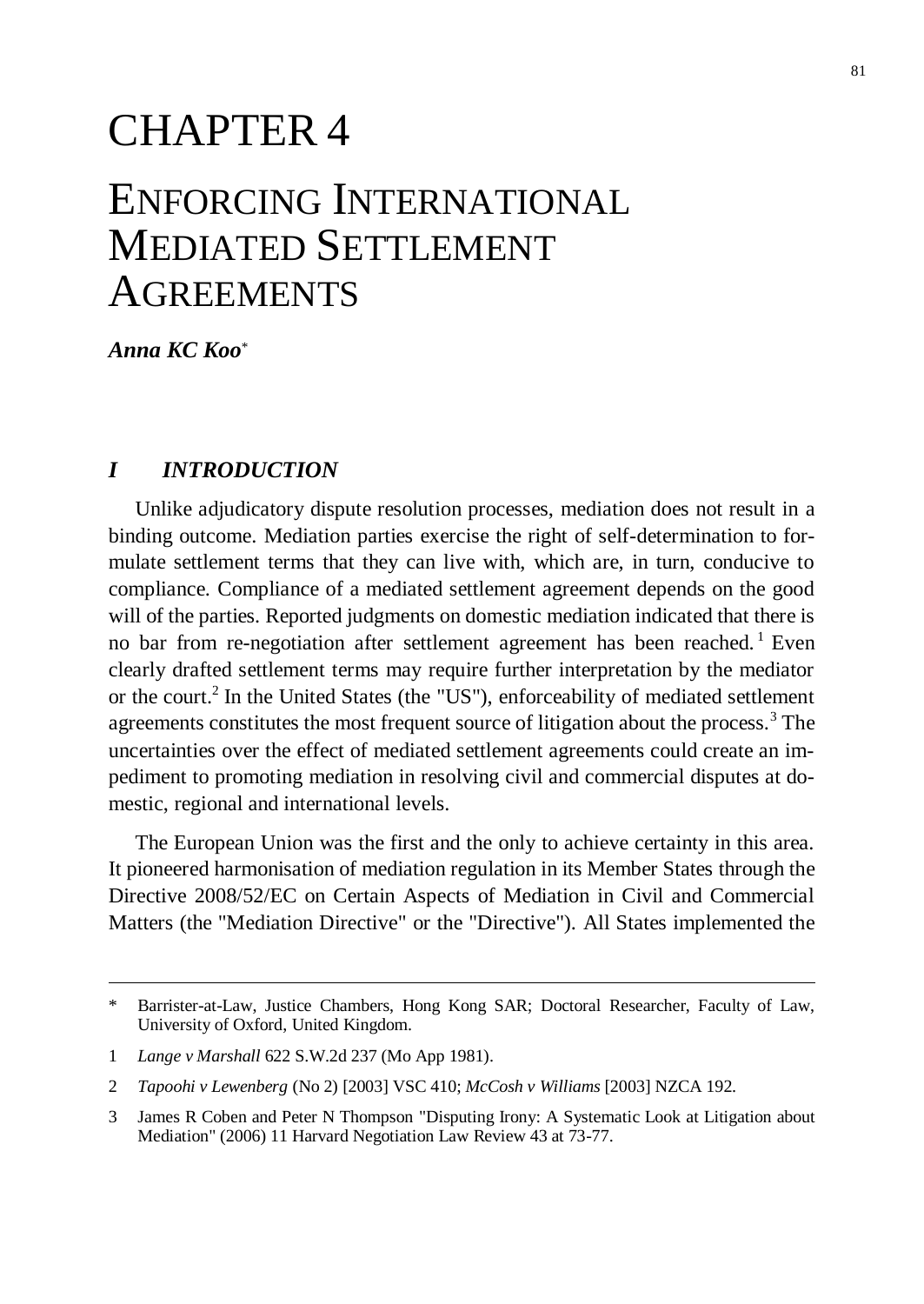Mediation Directive, with the exception of Denmark which opted out of it. The Directive obliges Member States to render a written settlement agreement resulting from cross-border mediation enforceable if all parties so request.<sup>4</sup> The choice of enforcement mechanism is left to individual States.<sup>5</sup> A Member State can resist enforcement only if the content of a mediated settlement agreement is contrary to its law or if its law does not provide for the enforceability of that content.<sup>6</sup> A mediated settlement agreement which has been made enforceable in a State should be recognised and declared enforceable in other States in accordance with applicable Community or national law.<sup>7</sup> Outside of this economic and political union, enforceability of settlement agreements resulting from international mediation remains a matter of domestic law.

Recently, this topic has gained renewed interest in the UNCITRAL. At the fortyseventh session in July 2014, a US proposal was tabled which suggested to develop a multilateral convention on conciliation modelled on the Convention on the Recognition and Enforcement of Foreign Arbitral Awards 1958 (the "New York Convention"), on the grounds that the lack of easy enforceability of international commercial settlement agreements may impede greater use of the process and lead to duplicative litigation.<sup>8</sup> The UNCITRAL took the US proposal seriously. At the forty-eighth session in June/July 2015, it mandated its Working Group II (the "Working Group") to identify relevant issues on the topic of enforcement of settlement agreements resulting from international commercial conciliation and develop possible solutions, including the possible preparation of a convention, model provisions or guidance texts.<sup>9</sup> In September 2015 and February 2016, the Working Group elaborated on six issues that the intended instrument would need to address: (i) the nature, content,

- 6 At recital 19; art 6(1).
- 7 At recital 20; art 6(4).
- 8 United Nations Commission on International Trade Law *Planned and Possible Future Work - Part III, Proposal by the Government of the United States of America: Future Work for Working Group II* (Secretariat, A/CN.9/822, July 2014); see also United Nations Commission on International Trade Law Working Group II *Settlement of Commercial Disputes: International Commercial Conciliation - Enforceability of Settlement Agreements* (Secretariat, A/CN.9/WG.II/WP.190, Sept 2015) at para 2.
- 9 United Nations *Report of the UNCITRAL on the Work of its Forty-Eighth Session* (General Assembly Official Records, A/70/17, July 2015) at para 142; see at A/CN.9/WG.II/WP.190, above n 8, para 7.

<sup>4</sup> Directive 2008/52/EC of the European Parliament and of the Council on Certain Aspects of Mediation in Civil and Commercial Matters [2008] OJ L 136/3 recital 19; art 6(1).

<sup>5</sup> At art 6(2).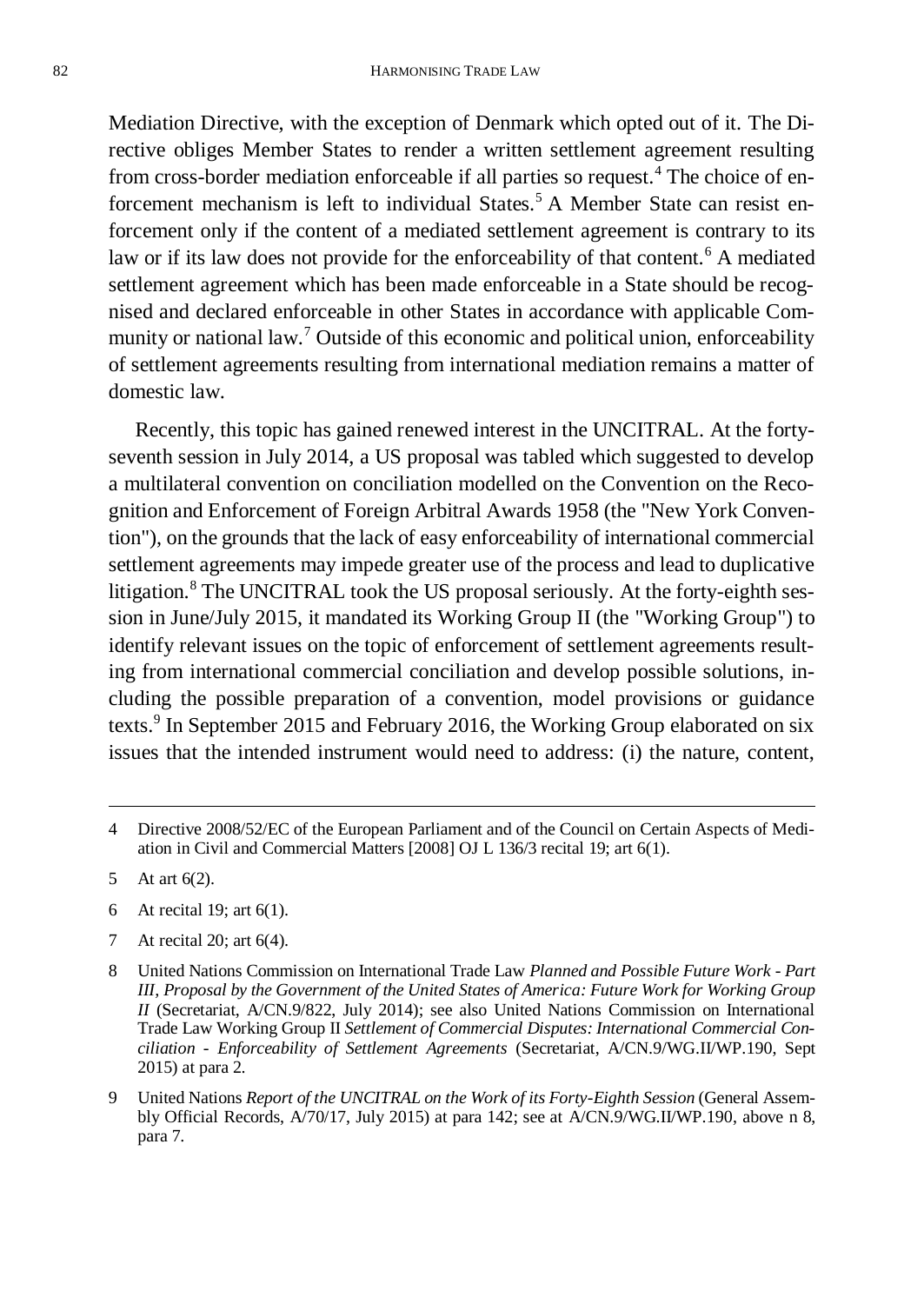formalities and other requirements of settlement agreements; (ii) agreement to submit a dispute to conciliation; (iii) recognition of settlement agreements; (iv) direct enforcement or review mechanism as a prerequisite for enforcement; (v) defences to enforcement of settlement agreements; and (vi) possible form that the instrument could take. <sup>10</sup> This chapter explores the bases for favouring mediated settlement agreements over ordinary contracts. It then scrutinises the justifications for establishing an international legal framework for enforcement of mediated settlement agreements and the Working Group's views on the critical issues to be addressed in the proposed instrument. It concludes by considering how such an instrument would perform better than existing domestic regimes in terms of form and content.

## *II BASES FOR DIFFERENTIAL TREATMENT*

Mediated settlement agreements are by nature private contracts. From a microlevel perspective, they are different from ordinary contracts in three ways. First, parties to a mediated settlement agreement were embroiled in a dispute. They engaged in a consensual dispute resolution process, negotiated in good faith and reached a voluntary settlement. The settlement agreement typically represents full and final settlement of the dispute that was the subject matter of mediation. If desired, it may also bring all disputes between the parties to an end. In effect, mediated settlement agreements extinguish the right to pursue legal remedies to which the parties would otherwise be entitled.<sup>11</sup> They therefore deserve a special procedure for enforcement over and above ordinary contracts.

Secondly, mediation is a structured process governed by procedural rules. Mediation rules set out, among other things, voluntary participation of the parties, neutrality of the mediator and confidentiality of mediation communications. Neutrality requires mediators to treat parties without bias, act independently and show no interest as to the outcome of the dispute. The presence of mediators is not only essential for facilitating negotiation and drafting settlement terms, but also preventing abuse and possible irregularities in the process.<sup>12</sup> If mediation parties perceive that the dis-

<sup>10</sup> United Stations *Report of Working Group II (Arbitration and Conciliation) on the Work of its Sixty-Third Session* (General Assembly, A/CN.9/861, July 2014) at pt IV; United Stations *Report of Working Group II (Arbitration and Conciliation) on the Work of its Sixty-Fourth Session* (General Assembly, A/CN.9/867, July 2016) at pt V.

<sup>11</sup> Ellen E Deason "Enforcing Mediated Settlement Agreements: Contract Law Collides with Confidentiality" (2001) 35 University of California at Davis Law Review 33 at 75.

<sup>12</sup> Chang-Fa Lo "Desirability of a New International Legal Framework for Cross-Border Enforcement of Certain Mediated Settlement Agreements" (2014) 7 Contemporary Asia Arbitration Journal 119 at 123-124.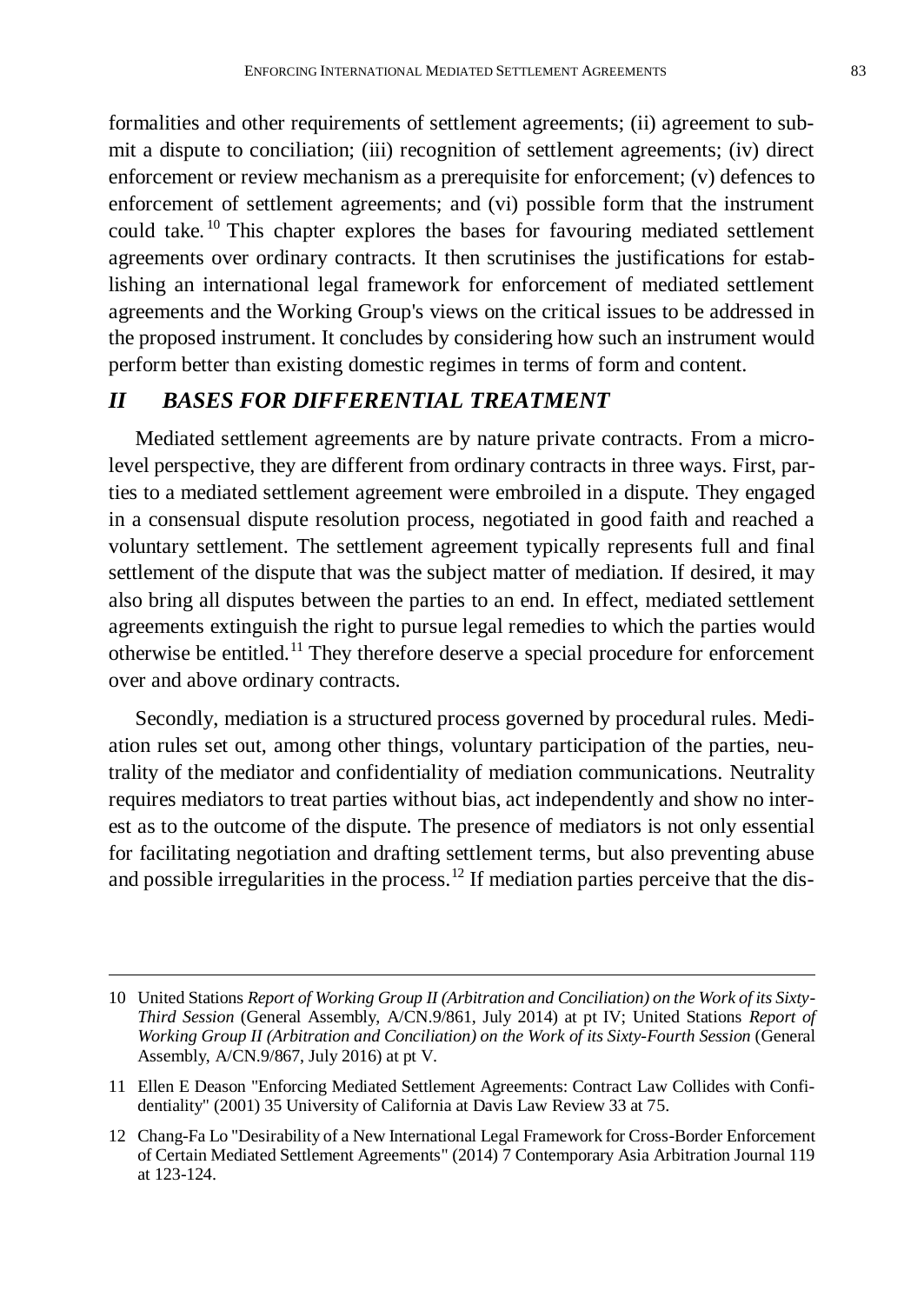pute resolution process is fair, they tend to be satisfied with the negotiation experience and accept the outcome. Hence, procedural justice lends support to an exclusive enforcement mechanism for mediated settlement agreements.

Thirdly, non-compliance of a mediated settlement agreement constitutes a breach of contract. It could prompt the innocent party to ask the court or appoint an arbitrator to implement or enforce the settlement terms. Such kind of conduct reinforces the underlying preference for adjudicatory processes which generate binding outcomes. An enforcement mechanism for mediated settlement agreements would enhance finality of a successful mediation, which in turn respects party autonomy as to the choice of dispute resolution process and determination of the outcome of their case.

From the macro viewpoint, there have been growing enthusiasm in mediation in various parts of the globe. A common application is to supplement court adjudication as part of the civil justice reform or dispute system design in government bureaux. The UNCITRAL has also been supporting the increased use of mediation, which could yield benefits such as maintaining commercial relationships, administering international transactions by commercial parties and producing savings in the administration of justice by States.<sup>13</sup> Bringing certainty to the enforcement procedure would make mediation a more efficient means for resolving civil and commercial disputes.<sup>14</sup> It would also encourage disputants to use mediation and consider investing resources in the process.<sup>15</sup>

## *III JUSTIFICATIONS FOR AN INTERNATIONAL FRAMEWORK*

Current domestic legislative frameworks demonstrate four common means of enforcing mediated settlement agreements. Where there is no specific legislation on enforcement, mediated settlement agreements are treated as private commercial agreements and enforced under contract law.<sup>16</sup> In jurisdictions that have legislative

15 Ibid.

<sup>13</sup> United Nations *Report of the UNCITRAL on International Trade Law on the Work of its Thirty-Fifth Session* (General Assembly, A/57/562, November 2002) 57/18.

<sup>14</sup> United Nations Commission on International Trade Law *Report of Working Group II (Arbitration and Conciliation) on the Work of its Sixty-Second Session* (General Assembly, A/CN.9/832, February 2015) at paras 17-18.

<sup>16</sup> UNCITRAL, 'Guide to Enactment and Use of the UNCITRAL Model Law on International Commercial Conciliation (2002)' para 89; United Nations Commission on International Trade Law Working Group II (Arbitration and Conciliation) *Settlement of Commercial Disputes: Enforceability of Settlement Agreements Resulting from International Commercial Conciliation/Mediation* (General Assembly, A/CN.9/WG.II/WP.187, February 2015) at para 21; United Nations Commission on International Trade Law, see above n 8 at para 13.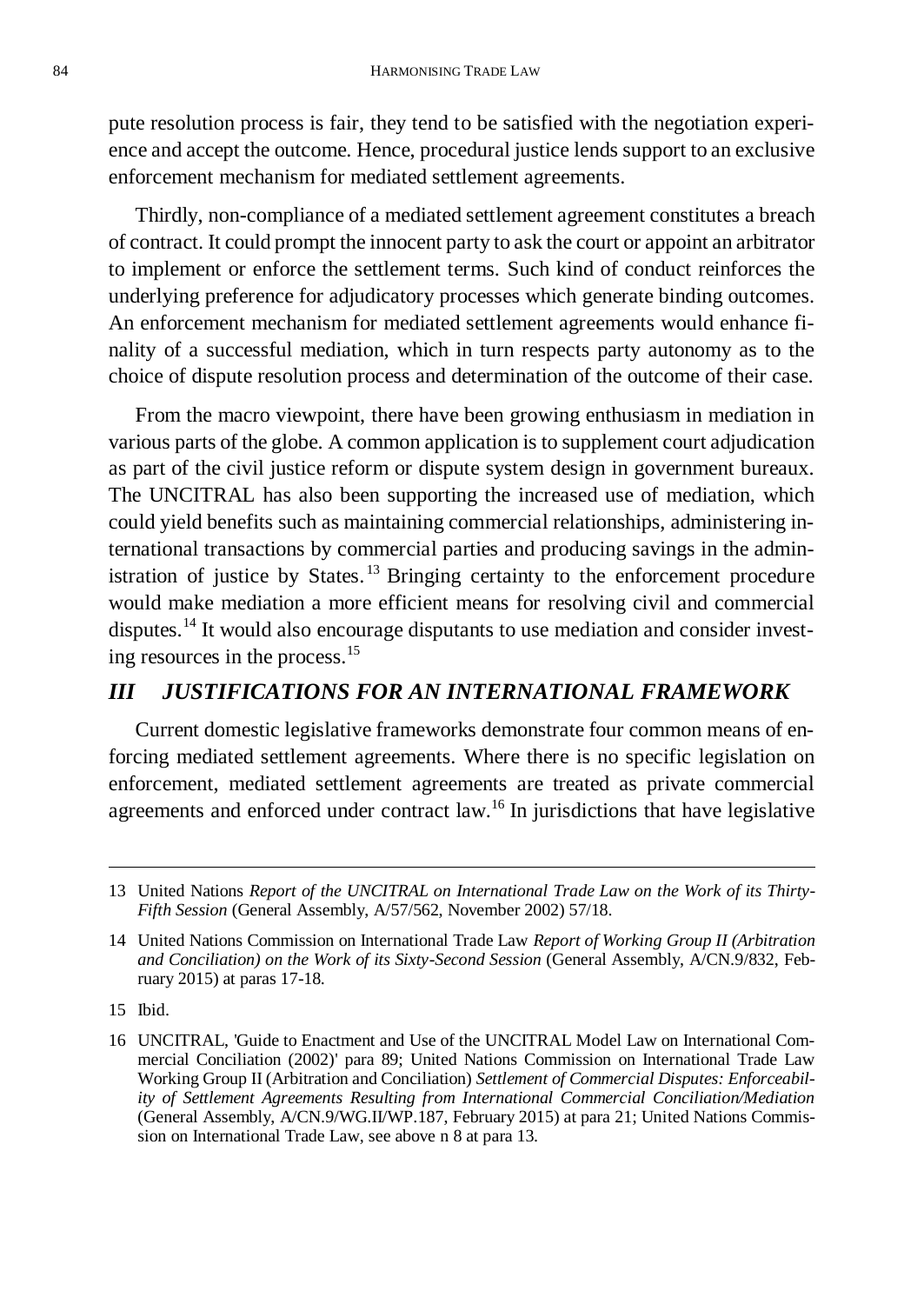provisions on enforcement, three approaches to expedited mechanism emerge.<sup>17</sup> First, mediated settlement agreements can be enforced as court judgments. Generally, certain formalities are to be satisfied. For instance, a mediated settlement agreement can be enforced summarily if signed by the mediator or legal representatives of the parties and contained a statement expressing the parties' intent to seek summary enforcement. Deposition or registration of a mediated settlement agreement before the competent court provides another good example. Secondly, mediated settlement agreements can be enforced once notarised according to the regime applicable to notarised documents. Thirdly, mediated settlement agreements can be transformed into arbitral awards for the purpose of enforcement. At the conclusion of a successful mediation, the parties may establish an ad hoc arbitration and appoint an arbitrator to issue a consent award based on the settlement agreement.

The UNCITRAL noted these legislative trends when adopting the Model Law on International Commercial Conciliation 2002 (the "Model Law on Conciliation" or the "Model Law"). It concurred with the general policy to promote easy and fast enforcement of mediated settlement agreements.<sup>18</sup> But it foresaw difficulties to harmonise domestic legislation. Therefore, article 14 of Model Law on Conciliation recognises the principle that mediated settlement agreements should be binding and enforceable, leaving issues of enforcement, defences to enforcement and designation of competent authorities from which enforcement might be sought to applicable domestic law.<sup>19</sup> Domestic legislative frameworks have continued to develop along similar paths since then, as reflected in 14 responses to a questionnaire circulated by the UNCITRAL Secretariat to 60 Member States in August 2014 and February 2015.<sup>20</sup> Is it timely to introduce an international framework for enforcement? Are there any

<sup>17</sup> Guide to Enactment of the Model Law on Conciliation, above n 16, paras 90-91; A/CN.9/WG.II/WP.187, above n 16, paras 20-30; A/CN.9/WG.II/WP.190, above n 8, paras 13-14.

<sup>18</sup> Guide to Enactment of the Model Law on Conciliation para 88, above n 16.

<sup>19</sup> Ibid.

<sup>20</sup> Note by the UNCITRAL Secretariat, 'Settlement of Commercial Disputes: Enforcement of Settlement Agreements Resulting from International Commercial Conciliation/Mediation - Compilation of Comments by Governments' (A/CN.9/846); Note by the UNCITRAL Secretariat, 'Settlement of Commercial Disputes: Enforcement of Settlement Agreements Resulting from International Commercial Conciliation/Mediation - Compilation of Comments by Governments' (A/CN.9/WG.II/WP.191); Note by the UNCITRAL Secretariat, 'Settlement of Commercial Disputes: Enforcement of Settlement Agreements Resulting from International Commercial Conciliation/Mediation - Compilation of Comments by Governments' (A/CN.9/WG.II/WP.196); Note by the UNCITRAL Secretariat, 'Settlement of Commercial Disputes: Enforcement of Settlement Agreements Resulting from International Commercial Conciliation/Mediation - Compilation of Comments by Governments' (A/CN.9/WG.II/WP.196/Add.1); see also A/CN.9/WG.II/WP.187 , above n 16) paras 20-30.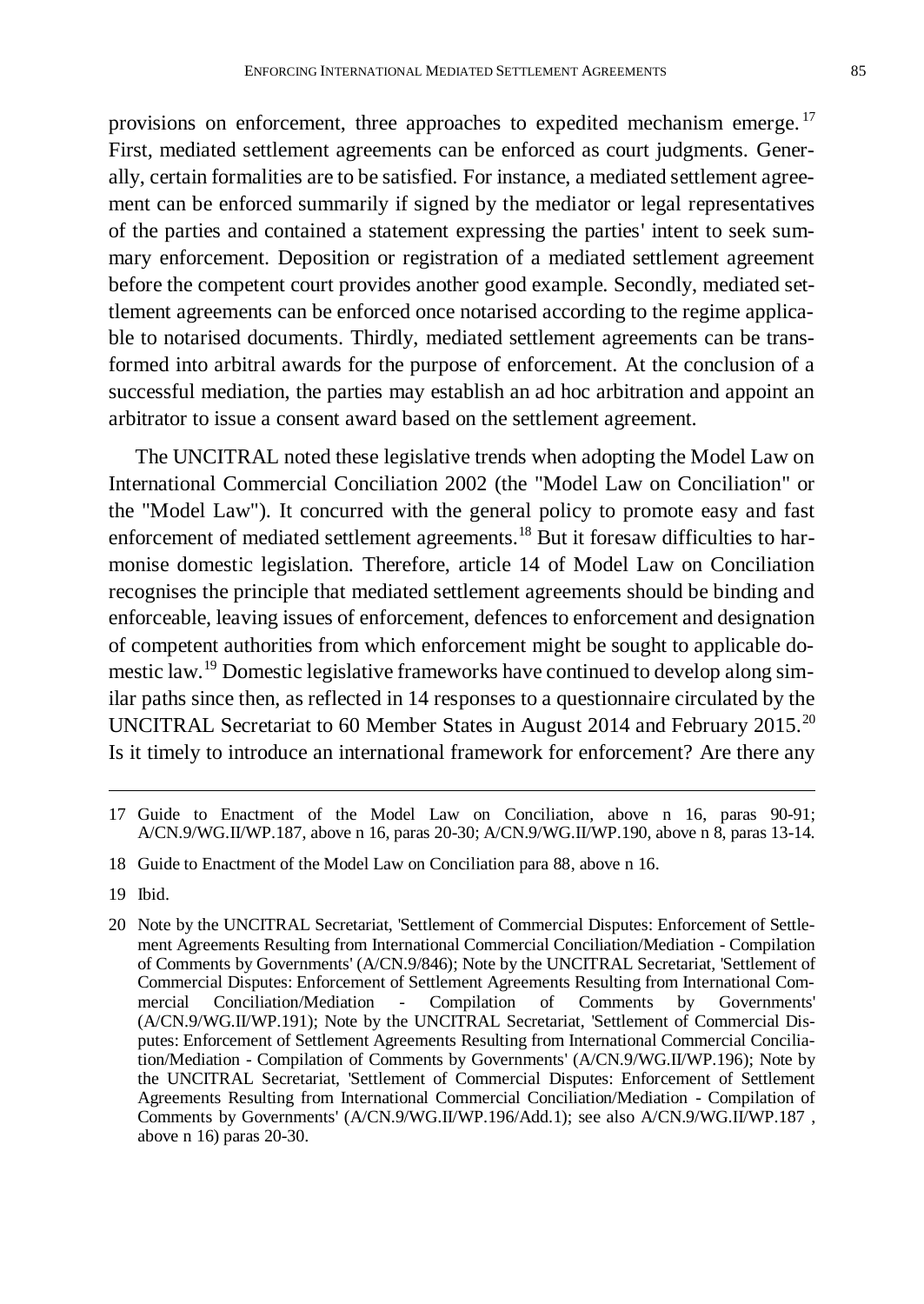changes of circumstances and other compelling reasons to justify intervention where domestic regimes dealt with this issue, albeit inharmoniously?

The US proposal tabled before the UNCITRAL merely referred to strong support from initial consultations with the domestic private sector.<sup>21</sup> It did not demonstrate a practical need for an international mechanism on enforcement. It lacked empirical data to identify the reasons for and extent of non-compliance of international mediated settlement agreements, even though data collection could be barred by the principle of confidentiality. But it broached the topic of supra-national development rather than harmonisation of domestic legislation.<sup>22</sup> It put forward the main policy consideration in favour of an international enforcement mechanism, which is to increase the attractiveness of mediation. Parties to a mediated settlement agreement might find cross-border enforcement under contract law burdensome and time-consum $ing.<sup>23</sup>$  They might pursue duplicative litigation in more than one jurisdictions if unsuccessful. $^{24}$  An international mechanism on the enforcement process would obligate competent authorities to enforce mediated settlement agreements emanating from other jurisdictions and restrict the grounds on which they can decline enforcement.<sup>25</sup> Such a centripetal influence would confer certainty and promote finality in the settlement of cross-border disputes, which does not depend solely on domestic law.<sup>26</sup> The existence of an international enforcement regime would also constitute a significant inducement for parties to voluntarily perform their settlement terms without the need for any external intervention.

There are other policy factors that cast doubt on the desirability of developing an international enforcement mechanism. Regulatory intervention in mediation meets with reluctance in many States, in order to maintain flexibility and informality of the process, encourage responsiveness to parties' interests and circumstances, and accommodate various models of mediation in practice.<sup>27</sup> Further, mediation can generate options which do not conform to legal rights and duties. Terms in mediated settlements may be relational, future-focused and contingent in nature. They are not

- 23 A/CN.9/822, above n 8, Annex.
- 24 Ibid.

- 26 Ibid at 59-60.
- 27 Boulle, above n 25 at 61-62.

<sup>21</sup> A/CN.9/822, above n 8, Annex.

<sup>22</sup> A/CN.9/822, above n 8.

<sup>25</sup> Laurence Boulle "International Enforceability of Mediated Settlement Agreements: Developing the Conceptual Framework" (2014) 7 Contemporary Asia Arbitration Journal 35 at 59.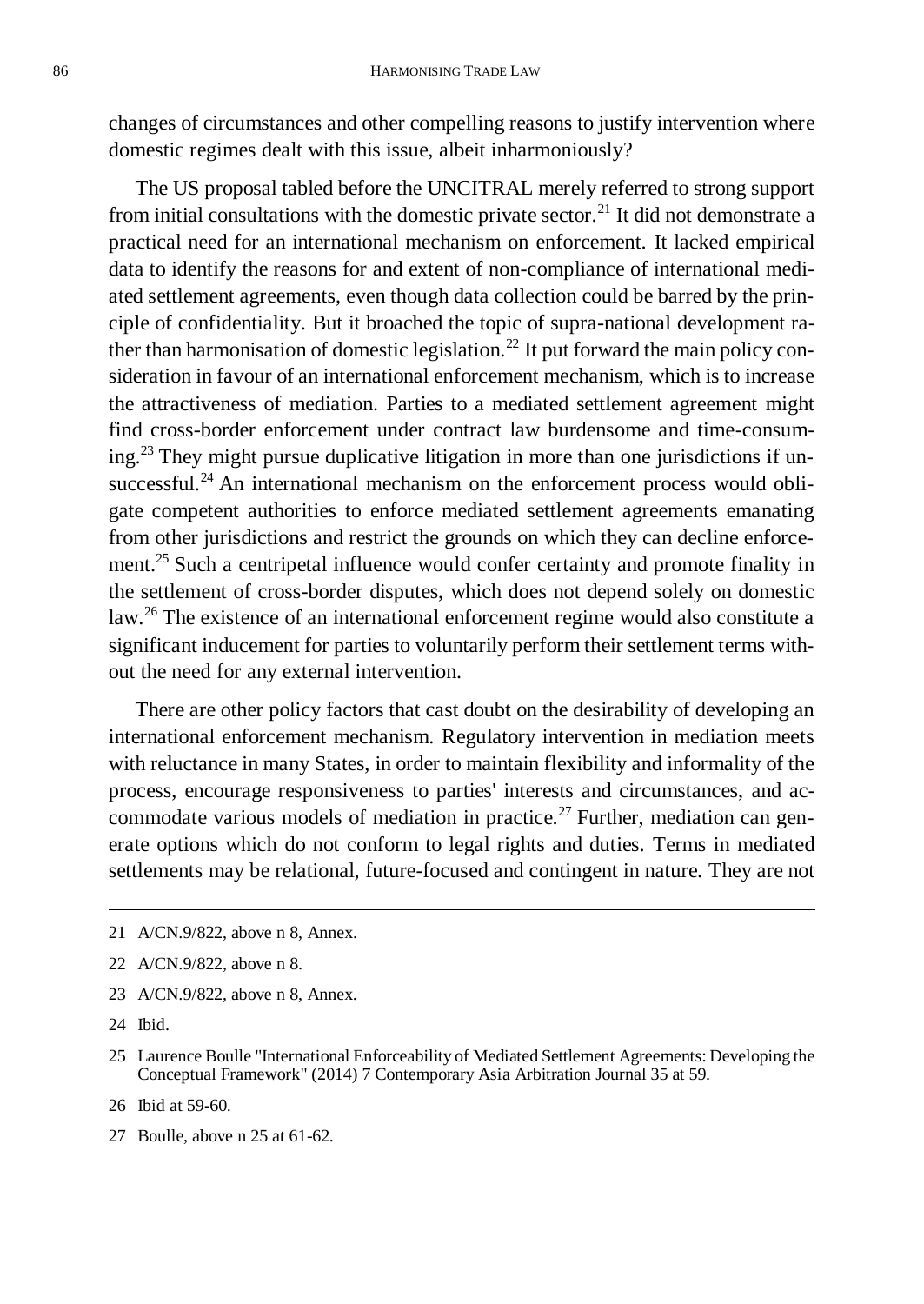amenable to enforcement, which might otherwise stifle the depth, creativity and richness of a mediated settlement agreement.<sup>28</sup> Additionally, confidentiality of mediation communications may be subject to modification in the enforcement mechanism.<sup>29</sup> This may occur when the enforcing authority is asked to consider possible grounds for resisting enforcement. All these competing interests became evident when Working Group II discussed the issues to be addressed in the proposed international framework.

## *IV CONTENT OF AN INTERNATIONAL FRAMEWORK*

## *4.1 Subject Matter of Enforcement*

It was generally agreed within the Working Group that the proposed instrument applies to the enforcement of international commercial settlement agreements resulting from conciliation, $30$  in order to be consistent with the mandate given by the UN-CITRAL, to promote conciliation as an effective means of solving disputes, to bring certainty to the enforcement procedure which would favour settlement agreements over ordinary contracts, and to avoid additional disputes on whether or not a settlement agreement falls within the scope of the instrument.<sup>31</sup> The Working Group intended to adopt the broad notion of "conciliation" as stated in article 1(3) of the Model Law on Conciliation.<sup>32</sup> Therefore, "conciliation" is an umbrella term which includes mediation or any expression of similar import. It does not distinguish among different practice styles and techniques.<sup>33</sup> It highlights the key features of the process, i.e. parties attempt to reach an amicable settlement of their dispute with the assistance of a third person or persons lacking the authority to impose a solution upon the parties to the dispute, irrespective of the terminology used to refer to that process.<sup>34</sup>

While the Model Law does not define "settlement agreement", the Working Group considered to include it either in the scope provision or formulate as part of

- 30 A/CN.9/861, above n 10, paras 19 and39-40.
- 31 A/CN.9/861, above n 10, para 19.
- 32 A/CN.9/861, above n 10, para 21; Note by the UNCITRAL Secretariat, 'Settlement of Commercial Disputes: International Commercial Conciliation - Enforceability of Settlement Agreements' (A/CN.9/WG.II/WP195) paras 22-23.
- 33 A/CN.9/861, above n 10, para 21.
- 34 A/CN.9/867, above n 10, para121.

<sup>28</sup> Boulle, above n 25 at 62-63.

<sup>29</sup> Boulle, above n 25 at 63-64.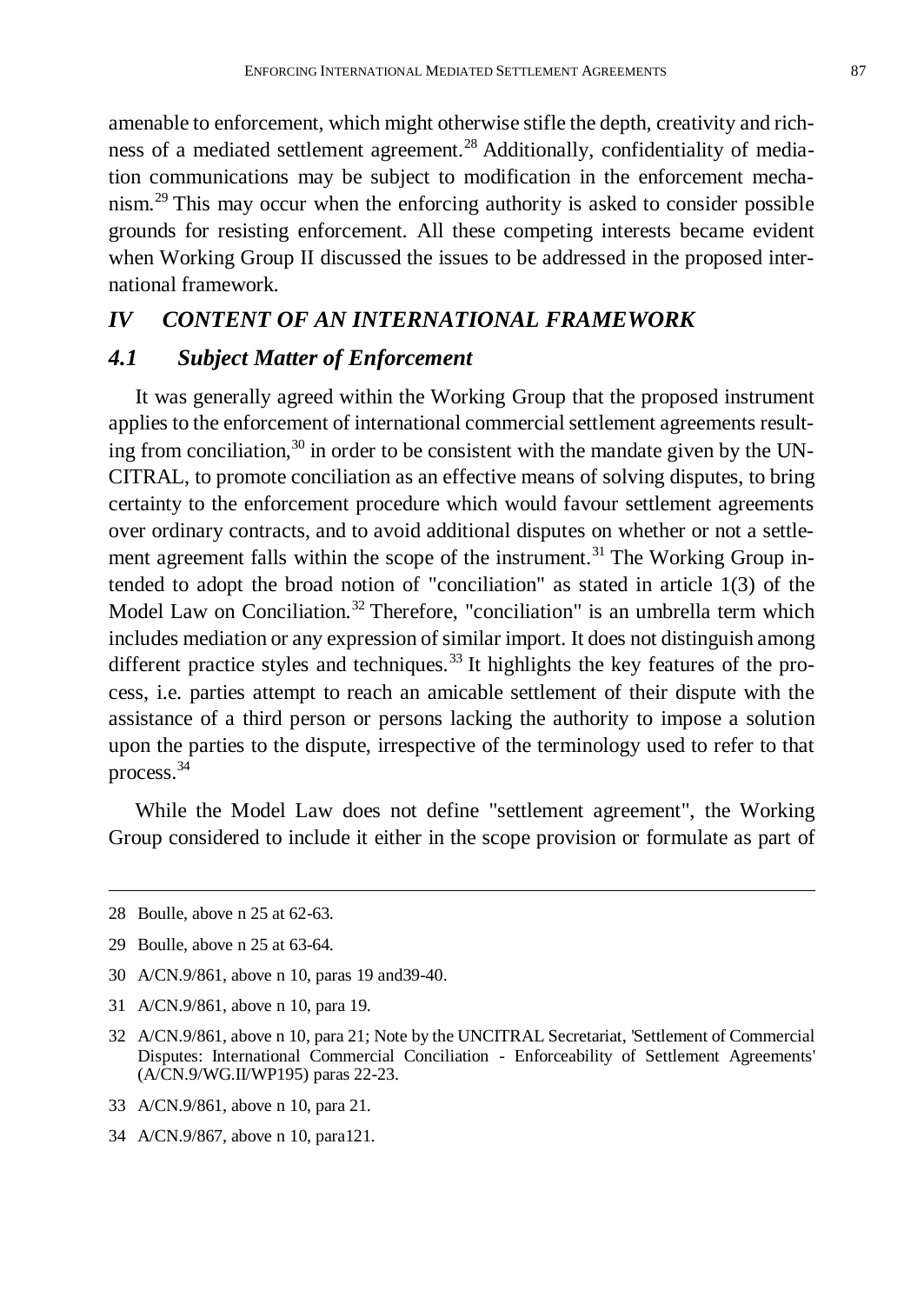the form requirements.<sup>35</sup> The meaning of "settlement agreement" appeared to be uncontroversial. It refers to an agreement in writing that is concluded by the parties to a commercial dispute, that results from conciliation, and that resolves all or part of the dispute.<sup>36</sup> It covers settlement agreements reached through judicial or arbitral proceedings but not recorded in a judicial decision or an arbitral award.<sup>37</sup> The mere involvement of a judge or an arbitrator in the conciliation process should not result in exclusion,<sup>38</sup> though the approach to address this issue is subject to further consideration.<sup>39</sup> However, it does not extend to settlements recorded in a judicial decision or an arbitral award, which could lead to overlap or conflict with existing instruments, result in unnecessary difficulties in the implementation of the proposed instrument, open doors to abuse by the parties, and complications resulting from multiple enforcement regimes.<sup>40</sup>

The Working Group preferred to state the concept of "commercial" in general terms rather than providing an illustrative list or a definition.<sup>41</sup> The "commercial" nature of a settlement agreement has a broad scope, without any limitation as to the types of remedies or obligations provided under a settlement agreement.<sup>42</sup> In light of article 2(a) of the United Nations Convention on Contracts for the International Sale of Goods 1980, the proposed instrument does not apply to settlement agreements concluded by one of the parties for personal or household purpose.<sup>43</sup> It also excludes those agreements relating to family or employment law matters, as party autonomy was limited due to overriding mandatory rules or public policy.<sup>44</sup> But it applies to

- 37 A/CN.9/867, above n 10, para 125.
- 38 A/CN.9/867, above n 10, para 131.
- 39 A/CN.9/867, above n 10, paras 126-130.
- 40 A/CN.9/867, above n 10, para 123.
- 41 A/CN.9/867, above n 10, paras 103-104.
- 42 A/CN.9/861, above n 10, paras 40, 47, 50.
- 43 A/CN.9/861, above n 10, para 41; A/CN.9/WG.II/WP195, above n 32, para 18; A/CN.9/867, above n 10, para 107.
- 44 A/CN.9/861, above n 10, para 42.

<sup>35</sup> A/CN.9/867, above n 10, para 132.

<sup>36</sup> A/CN.9/WG.II/WP195, above n 32, para 29; A/CN.9/867, above n 10, para 132.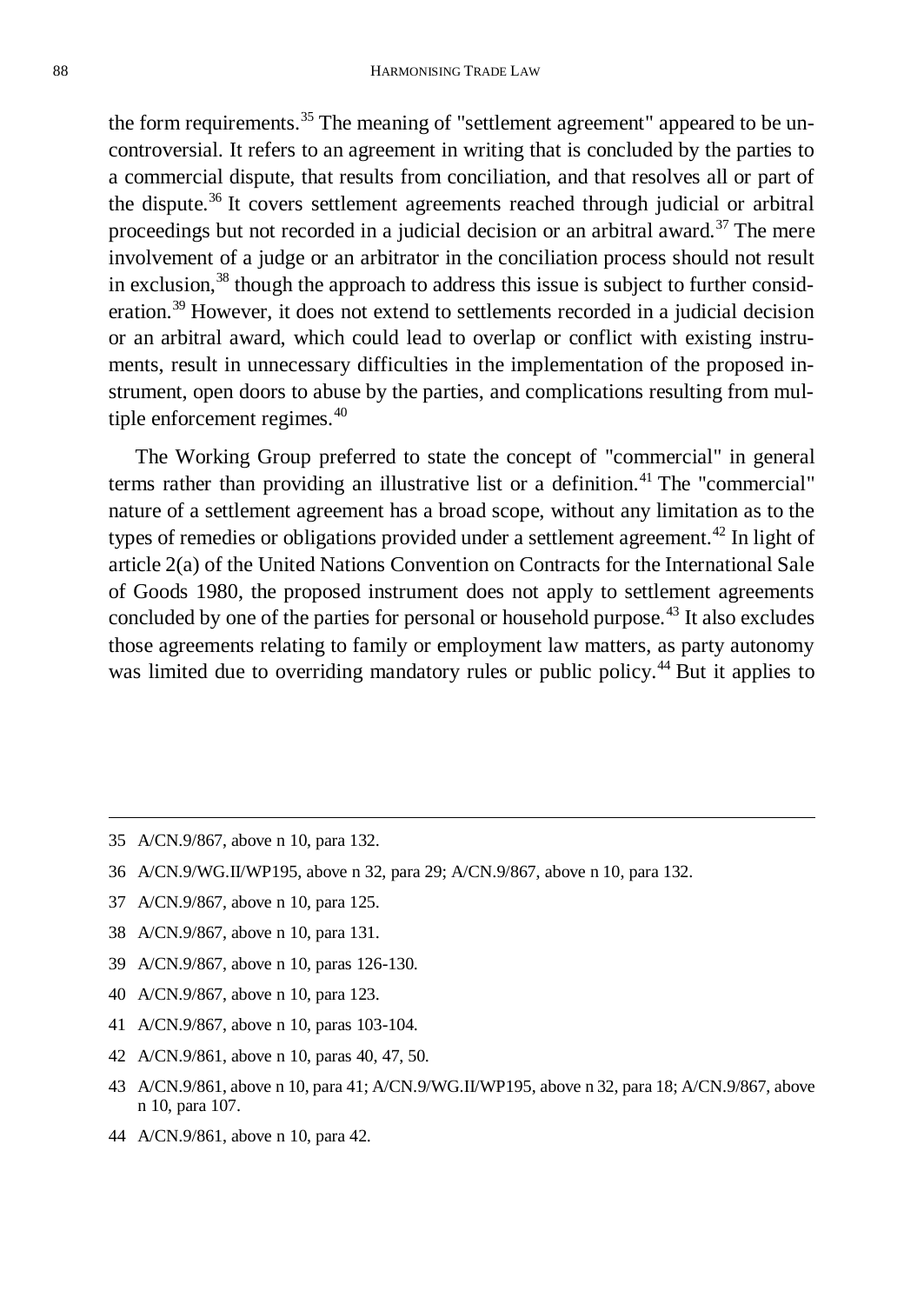settlement agreements involving government entities,<sup>45</sup> subject to exclusion by reservation or declaration if the instrument were to take the form of a convention.<sup>46</sup>

The Working Group aimed to set out broad, objective, relevant, clear and simple criteria for determining the "international" character of a settlement agreement.<sup>47</sup> By making an easy analogy to the definition of an international conciliation process in article 1(4) of the Model Law on Conciliation, the requirement of internationality will be met where at least two parties to the settlement agreement had their places of business in different States at the time of the conclusion of the settlement agreement<sup>48</sup> or where the State in which either a substantial part of the obligations is to be performed under the settlement agreement or with which the subject matter of the dispute is most closely connected differs from the State in which the parties have their places of business.<sup>49</sup> However, cross-border enforcement of a settlement agreement concluded by parties that had their places of business in the same State did not gain popularity in the Working Group.<sup>50</sup> The terms "party" and "place of business" are subject to further deliberations.<sup>51</sup>

## *4.2 Pre-conditions for Enforceability*

The Working Group insisted that settlement agreements should fulfil certain requirements in order to be enforceable. Those requirements would provide the necessary level of certainty to the enforcing authority faced with a request for enforcement, determine the elements that would need to be considered by the enforcing authority, and clearly and objectively differentiate settlement agreements from other agreements so as to avoid enforcement of agreements other than those reached through conciliation.<sup>52</sup> Two form requirements received overwhelming support. A settlement agreement should be in writing.<sup>53</sup> It should also indicate the agreement of

- 46 Ibid.; A/CN.9/WG.II/WP195, above n 32, para 21.
- 47 A/CN.9/861, above n 10, para 39; A/CN.9/867, above n 10, para 94.
- 48 A/CN.9/861, above n 10, para 37; A/CN.9/WG.II/WP195, above n 32, para 10; A/CN.9/867, above n 10, para 96.
- 49 A/CN.9/861, above n 10, para 38; A/CN.9/WG.II/WP195, above n 32, para 10; A/CN.9/867, above n 10, para 98.
- 50 A/CN.9/861, above n 10, para 98.
- 51 A/CN.9/WG.II/WP195, above n 32, para 12; A/CN.9/867, above n 10, paras 97 and 100-101.
- 52 A/CN.9/861, above n 10, para 51.
- 53 A/CN.9/861, above n 10, paras 52-53 and 67.

<sup>45</sup> A/CN.9/861, above n 10, para 46.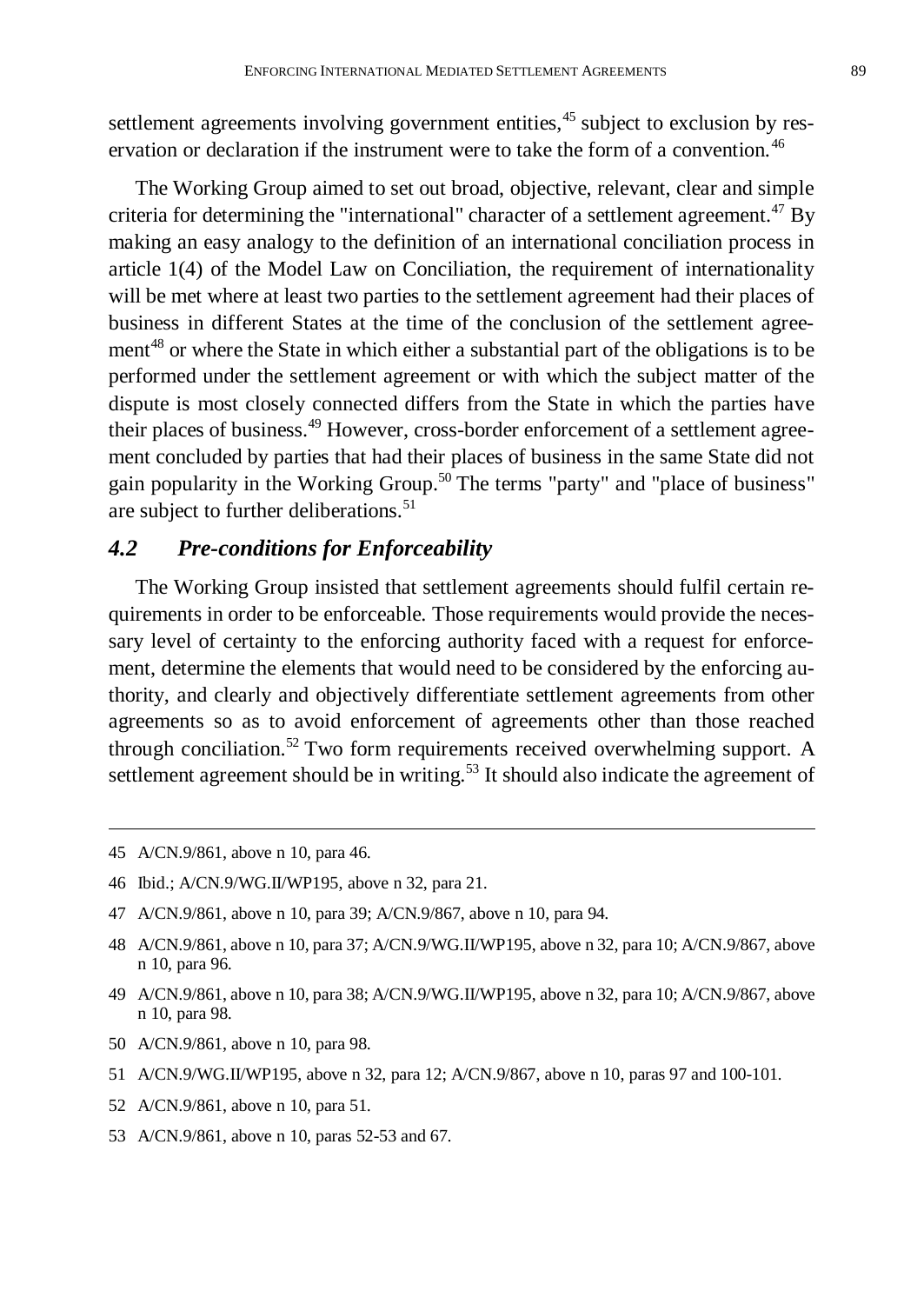the parties to be bound by the terms of the settlement, such as by signing or by concluding the agreement.<sup>54</sup> The principle of functional equivalence embodied in UN-CITRAL texts on electronic commerce applies, allowing for the use of electronic and other means of communication to meet the form requirements.<sup>55</sup> The Working Group was in favour of additional requirements to ascertain the involvement of the conciliator and the settlement agreement resulting form conciliation, though there were diverging views on how to formulate them.<sup>56</sup>

Placing emphasis on formalities is reminiscent of the traditional common law requirement that agreements were enforceable only if under seal.<sup>57</sup> Such requirements would bring rigidity.<sup>58</sup> They would also encourage satellite litigation on issues unrelated to the subject matter of the settlement agreement.<sup>59</sup> While the New York Convention did not include any form requirements of arbitral awards, setting them out for mediated settlement agreements could complicate the objective of providing a simple and straightforward enforcement mechanism, $60$  harm the informal nature, amicable atmosphere and variance in style of the conciliation process,<sup>61</sup> and be detrimental to the development of conciliation in those jurisdictions not familiar with conciliation.<sup>62</sup> The potential impact on policy and practical considerations depends on the extent of prescription and details provided in these form requirements.<sup>63</sup>

## *4.3 Procedural Aspects of Enforcement*

Courts or other competent authorities at the originating state of a settlement agreement would be in a better position to determine prima facie questions that facilitate the overall enforcement procedure, such as the validity of such an agreement and

- 58 A/CN.9/867, above n 10, para 139.
- 59 A/CN.9/861, above n 10, para 65; Thompson, above n 57 at 546-547.
- 60 A/CN.9/861, above n 10, para 65.
- 61 A/CN.9/861, above n 10, para 65.
- 62 A/CN.9/867, above n 10, para 139.
- 63 A/CN.9/861, above n 10, para 67.

<sup>54</sup> A/CN.9/861, above n 10, paras 52 and67.

<sup>55</sup> A/CN.9/861, above n 10, para 53; A/CN.9/867, above n 10, para 133.

<sup>56</sup> A/CN.9/861, above n 10, paras 54-58, 67.

<sup>57</sup> Peter N Thompson "Enforcing Rights Generated in Court-Connected Mediation - Tension between the Aspirations of a Private Facilitative Process and the Reality of Public Adversarial Justice" (2004) 19 Ohio State Journal on Dispute Resolution 509 at 541.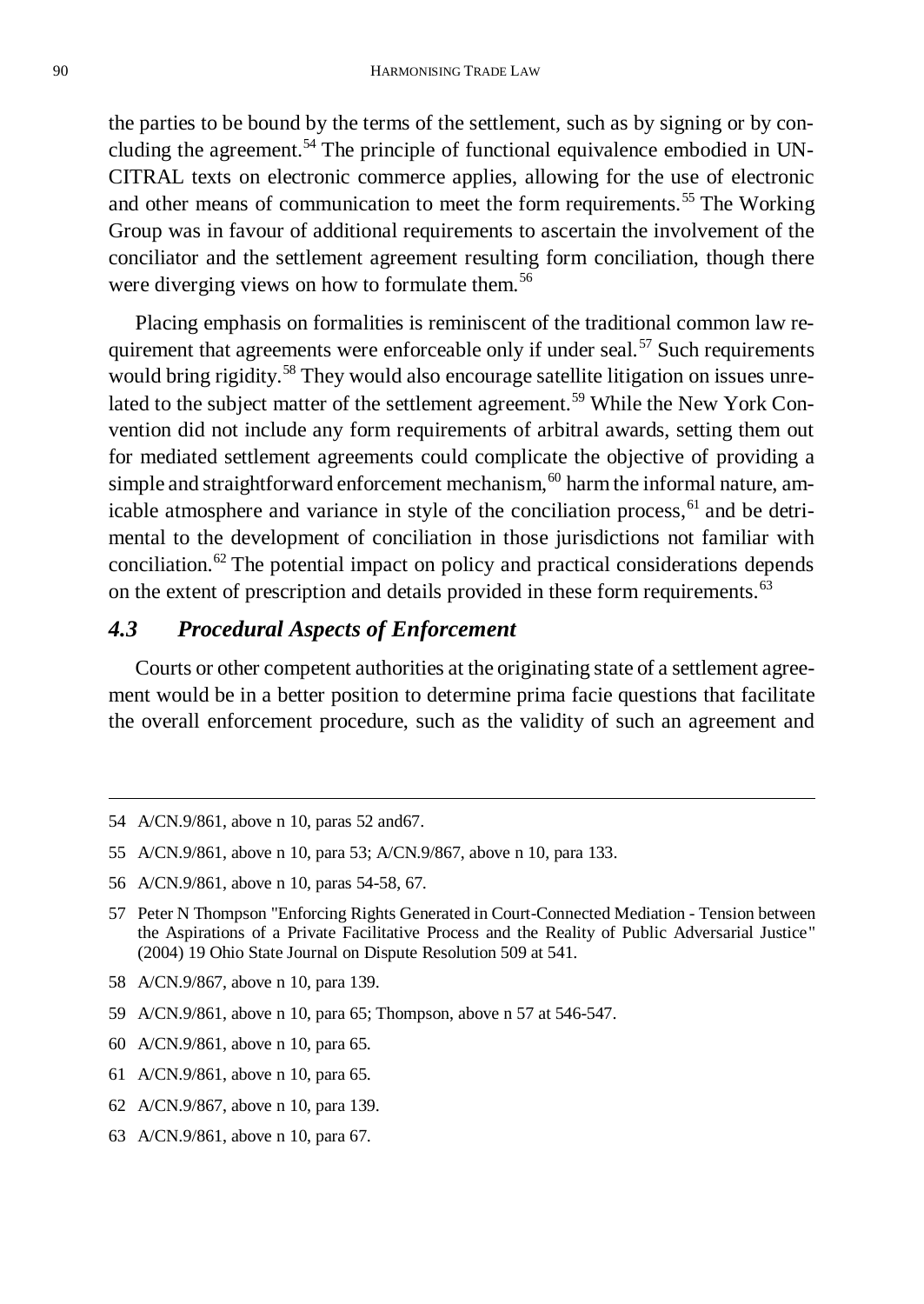fulfilment of procedural requirements pertaining to the conciliation process.<sup>64</sup> But the Working Group preferred direct enforcement at the place of enforcement.<sup>65</sup> It considered that a party to a settlement agreement could raise defences to enforcement then and there, rendering any review by a court at the originating state superfluous.<sup>66</sup> Furthermore, establishing a control mechanism could amount to double exequatur, which defeats the underlying policy of the intended instrument to provide an efficient and simplified enforcement mechanism. $67$  There would also be practical difficulties in determining the originating state, as the connecting factor might be subject to different interpretations.<sup>68</sup>

The procedural aspects of obtaining enforcement are yet to be worked out. An analogy could be made to article IV of the New York Convention, which requires proof of the authenticity of a settlement agreement and the fact that it was made on the basis of a prima facie valid agreement to mediate. Certification of a copy of either or both documents would also suffice. Translation of both documents would be required, unless it is not practicable to do so, such as where the enforcing court can master a foreign language sufficiently well or where the contract containing the alternative dispute resolution clause is lengthy. <sup>69</sup> More importantly, submission of these documents is not a prerequisite for the commencement of enforcement proceedings.<sup>70</sup> Non-submission at the time of application can be cured in the course of the proceedings or by filing a new application.<sup>71</sup>

#### *4.4 Recognition of Settlement Agreements*

The Working Group could not reach a consensus on whether courts or other competent authorities at the enforcing state should recognise settlement agreements, as distinguished from enforcement.<sup>72</sup> Let alone domestic procedures, international texts attach different meanings to the term "recognition", depending on the subject of such

- 66 A/CN.9/861, above n 10, para 81.
- 67 Ibid.
- 68 Ibid.

- 70 International Council for Commercial Arbitration, above n 69, Ch III para II.4.
- 71 Ibid.
- 72 A/CN.9/861, above n 10, paras 71-76.

<sup>64</sup> A/CN.9/861, above n 10, para 83.

<sup>65</sup> A/CN.9/861, above n 10, para 84.

<sup>69</sup> International Council for Commercial Arbitration, 'ICCA's Guide to the Interpretation on the 1958 New York Convention' Ch III para II.5.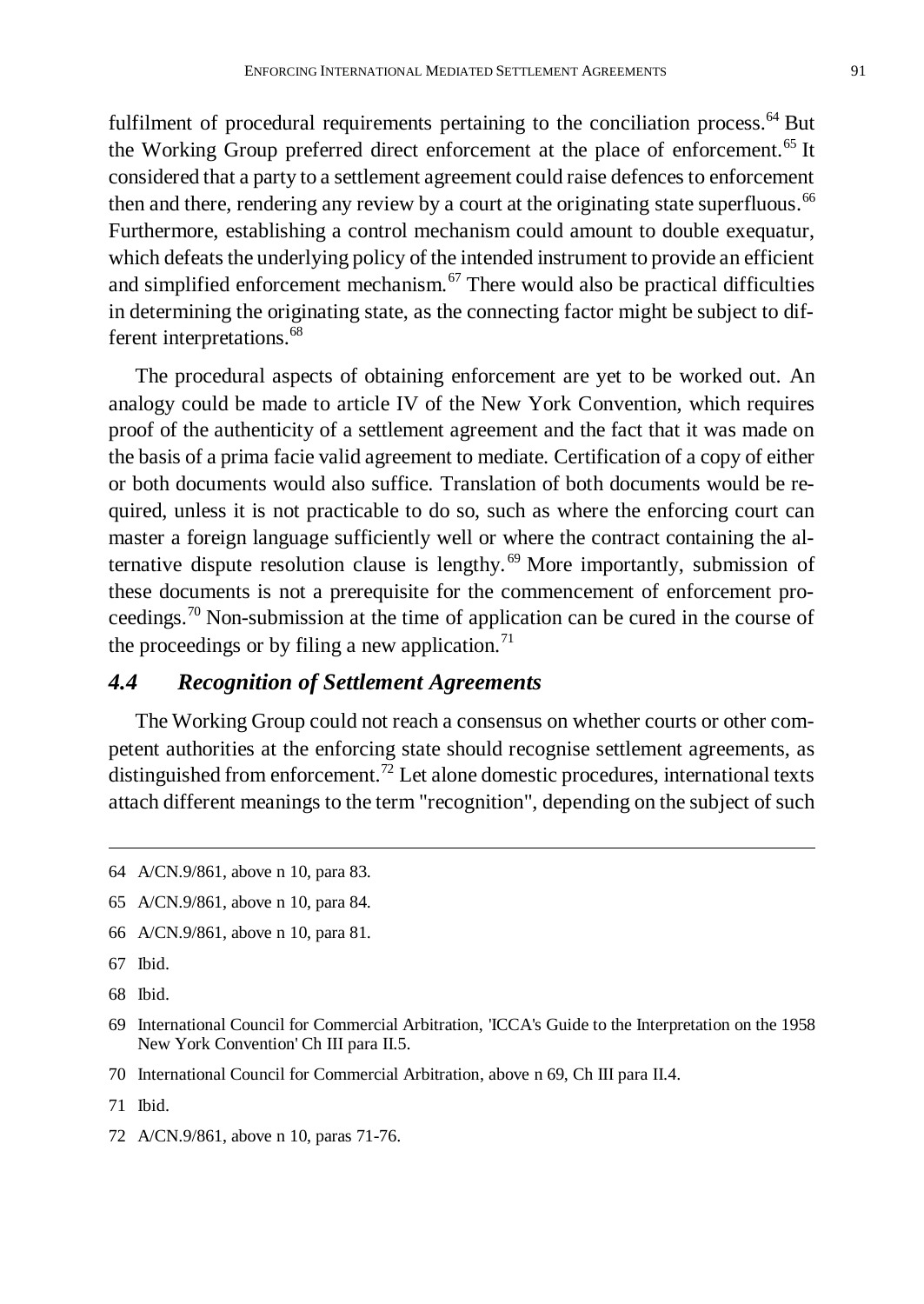recognition. Paragraph 1 of the Geneva Protocol on Arbitration Clause 1923 states that arbitration agreements shall be recognised as valid, whereas article  $II(1)$  of the New York Convention does not clarify this term. Both article 1 of the Geneva Convention on the Execution of Foreign Arbitral Awards 1927 and article III of the New York Convention provide that arbitral awards shall be recognised as binding. Further, there are different understandings of the notion of "settlement agreements", as contracts between private parties or acts of a particular nature resulting from a dispute resolution procedure. It is commendable that the Working Group agreed to examine further as to the need to give effect to a settlement agreement through a procedure akin to recognition and, if so, the nature of legal value to be effected and the relationship with assessing the validity of the settlement agreement.<sup>73</sup> At the very least, preparation for the proposed instrument provides an opportunity to clarify the meaning and practical effects of "recognition".<sup>74</sup>

## *4.5 Defences to Enforcement*

The Working Group agreed on the general principles that the grounds for resisting enforcement should be limited, exhaustive, stated in general terms and not cumbersome to implement.<sup>75</sup> It showed support for three grounds: the settlement agreement is invalid from the outset based on fraud; the subject matter of the settlement agreement is not capable of being conciliated under the law of the enforcing state; and enforcement of the settlement agreement would be contrary to the public policy of the enforcing state.<sup>76</sup> The first ground for refusal resembles article  $V(1)(a)$  of the New York Convention, which applies to arbitration agreements rather than arbitral awards. An allegation of dishonesty is easy to make. But it is often difficult to satisfy the high threshold of proof. The other two grounds share striking similarities with article V(2) of the New York Convention. Not only do they apply at the request of the party against whom a settlement agreement is invoked, but they could also be considered by the enforcing authority ex officio.<sup>77</sup> Likewise, the terms "conciliability" and "public policy" are not defined. By analogy, the non-conciliable ground refers to disputes that are reserved exclusively for the jurisdiction of courts, which is a

- 76 A/CN.9/861, above n 10, para 88.
- 77 A/CN.9/867, above n 10, paras 154-155.

<sup>73</sup> A/CN.9/WG.II/WP195, above n 32, paras 49-50.

<sup>74</sup> A/CN.9/WG.II/WP195, above n 32, para 49.

<sup>75</sup> A/CN.9/861, above n 10, para 93.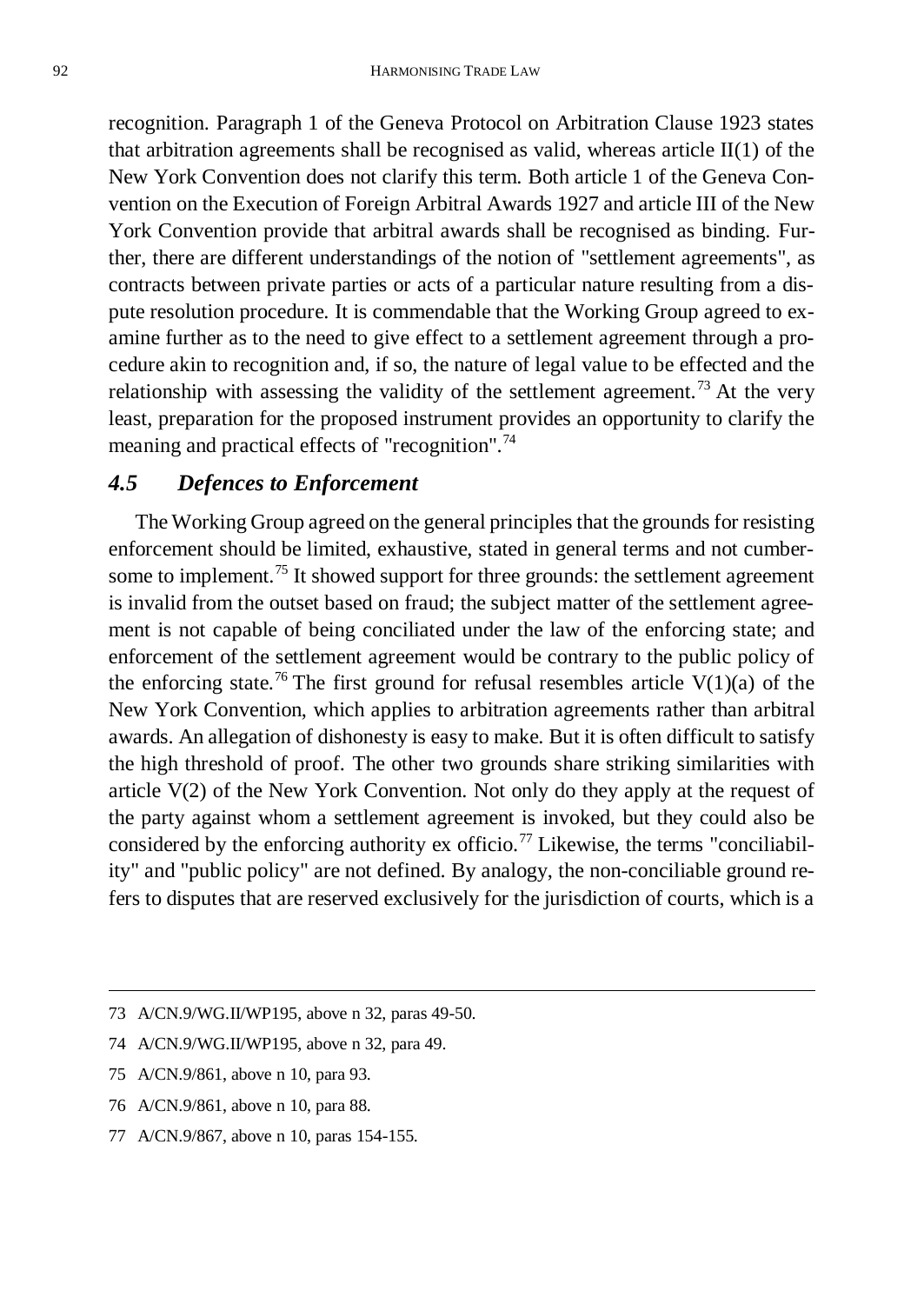question to be determined under the law of the enforcing state.<sup>78</sup> Yet its usefulness may be limited, as the domain of non-conciliable matters has considerably shrunk over time as a consequence of the growing acceptance of conciliation.<sup>79</sup> With respect to claims of violation of procedural or substantive international public policy, they include fundamental principles pertaining to justice or morality that the enforcing state wishes to protect even when it is not directly concerned; rules designed to serve the essential political, social or economic interests of the enforcing state; and the duty of the enforcing state to respect its obligations towards other states or international organisations.<sup>80</sup> This ground for refusal is applicable in serious cases only.<sup>81</sup>

Two possible defences appeared to gain traction in the Working Group. They are similar to article  $V(1)(a)$  and (e) of the New York Convention: incapacity of a party to the settlement agreement; and the settlement agreement is not binding on the parties, is not a final resolution of the dispute, has been subsequently modified by the parties or the obligations therein have been performed.<sup>82</sup> Further, concerns grew in the Working Group over the integrity of the process and conduct of the participants. This prompted an emerging view that serious misconduct of the mediator or a party during mediation, which had an impact on its outcome, should be covered in the list of defences.<sup>83</sup> A separate issue related to defences is the impact of judicial or arbitral proceedings on the enforcement procedure.<sup>84</sup> There was a general understanding that article VI of the New York Convention could provide useful guidance, which enables the enforcing authority to suspend the enforcement procedure pending setting aside proceedings.<sup>85</sup>

Apart from the above, there was little consensus on other possible defences and how they should be presented. Proof of defences to enforcement requires admissibility of all relevant mediation communications at the enforcing authority, and hence risks undermining the principle of confidentiality. Listing exhaustive grounds <sup>86</sup>

- 82 A/CN.9/867, above n 10, paras 152 and 162.
- 83 A/CN.9/867, above n 10, paras 172 and 175.
- 84 A/CN.9/861, above n 10, para 107.
- 85 A/CN.9/WG.II/WP195, above n 32, para 57; A/CN.9/867, above n 10, para 169.
- 86 A/CN.9/861, above n 10, para 93.

<sup>78</sup> International Council for Commercial Arbitration, above n 69, Ch III para V.1.

<sup>79</sup> Ibid.

<sup>80</sup> International Council for Commercial Arbitration, above n 69, Ch III para V.2.

<sup>81</sup> International Council for Commercial Arbitration, above n 69, Ch III para I.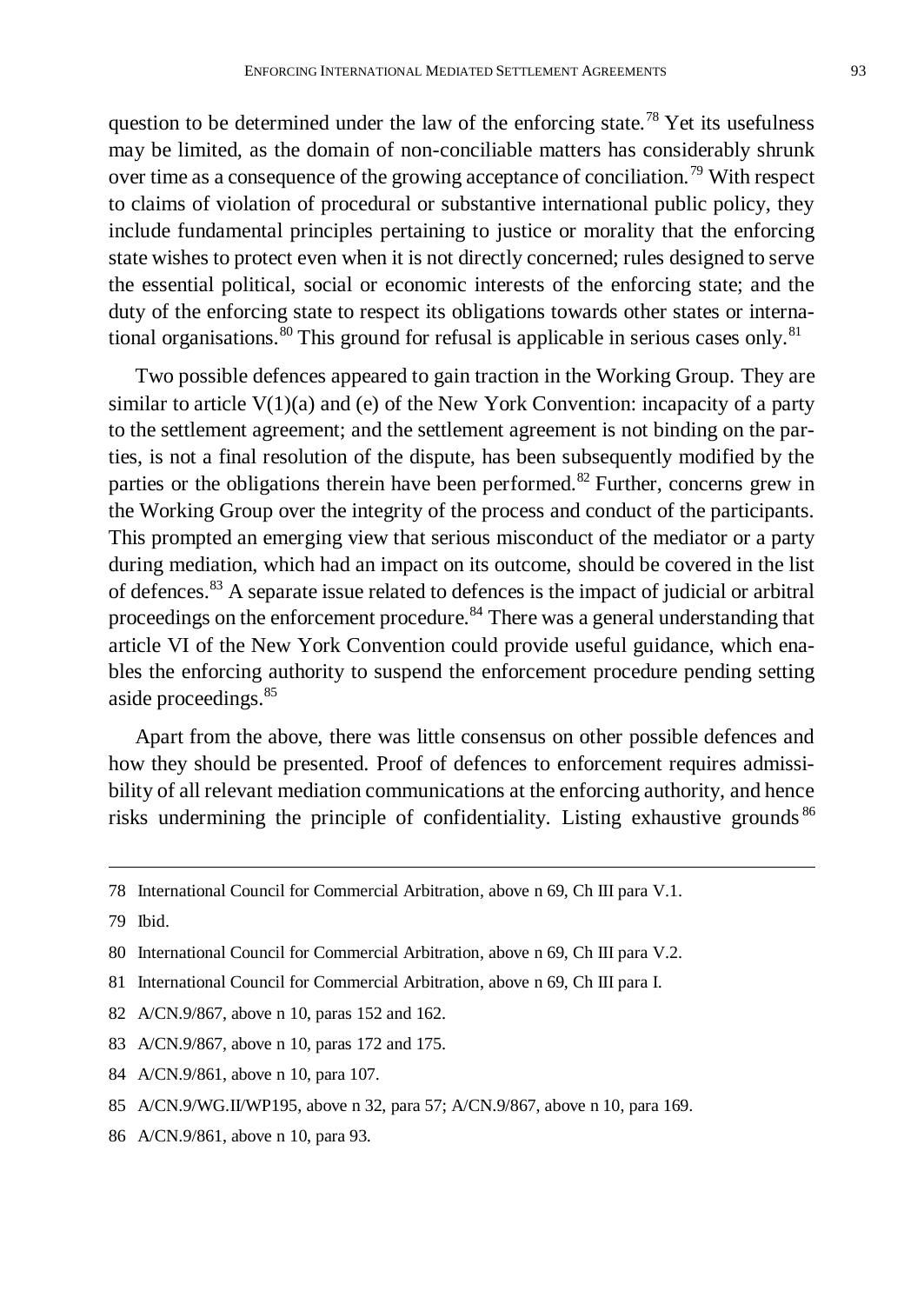could restrict the extent of modification, as clearly demonstrated in the New York Convention.

#### *4.6 Possible Form of Instrument*

Developing a guidance text on the enforcement of mediated settlement agreements is *de minimus*. It merely requires an expansion of paragraphs 87 to 92 of the Guide to Enactment on article 14 of the Model Law on Conciliation, providing a legislative guide to States with relevant recommendations and commentaries.<sup>87</sup> The international framework for enforcement can also take the form of a model law, with an aim of harmonising domestic legislation in this area.<sup>88</sup> This long-term goal is likely to take a more gradual approach to achieve, as the challenges to harmonise domestic enforcement mechanisms that vary greatly and intertwine with procedural law persist. Unsurprisingly, the Working Group expressed a preference for preparing a convention, which could readily promote the use of conciliation and eventually contribute to harmonisation of the process.<sup>89</sup> If a convention were the final form of the proposed instrument, it will not seek to harmonise domestic legislation, address matters related to the attachment or execution of assets, and develop uniform rules for the conciliation process.<sup>90</sup> The Working Group would need to consider whether to give States the flexibility to make reservations or declarations<sup>91</sup> and treat settlement agreements at least as favourably as foreign arbitral awards under the New York Convention<sup>92</sup>

#### *V CONCLUSION*

Despite global trade negotiations in the World Trade Organisation's Doha Development Round stalled in July 2008, cross-border commercial transactions have been rising with the proliferation of regional trade agreements worldwide. Notable agreements such as the North American Free Trade Agreement and the Central America - United States - Dominican Republic Free Trade Agreement include a dispute settlement mechanism in Chapter 20, which recommends the use of consultations, conciliation and mediation prior to arbitration. But mediation fails to gain traction in resolving cross-border commercial disputes, partly due to an inherent feature of the

<sup>87</sup> A/CN.9/WG.II/WP195, above n 32, para 64.

<sup>88</sup> A/CN.9/WG.II/WP195, above n 32, para 62.

<sup>89</sup> A/CN.9/861, above n 10, para 108.

<sup>90</sup> A/CN.9/822, above n 8, A/CN.9/WG.II/WP195, above n 32, para 59.

<sup>91</sup> A/CN.9/WG.II/WP195, above n 32, para 60.

<sup>92</sup> A/CN.9/WG.II/WP195, above n 32, para 61.